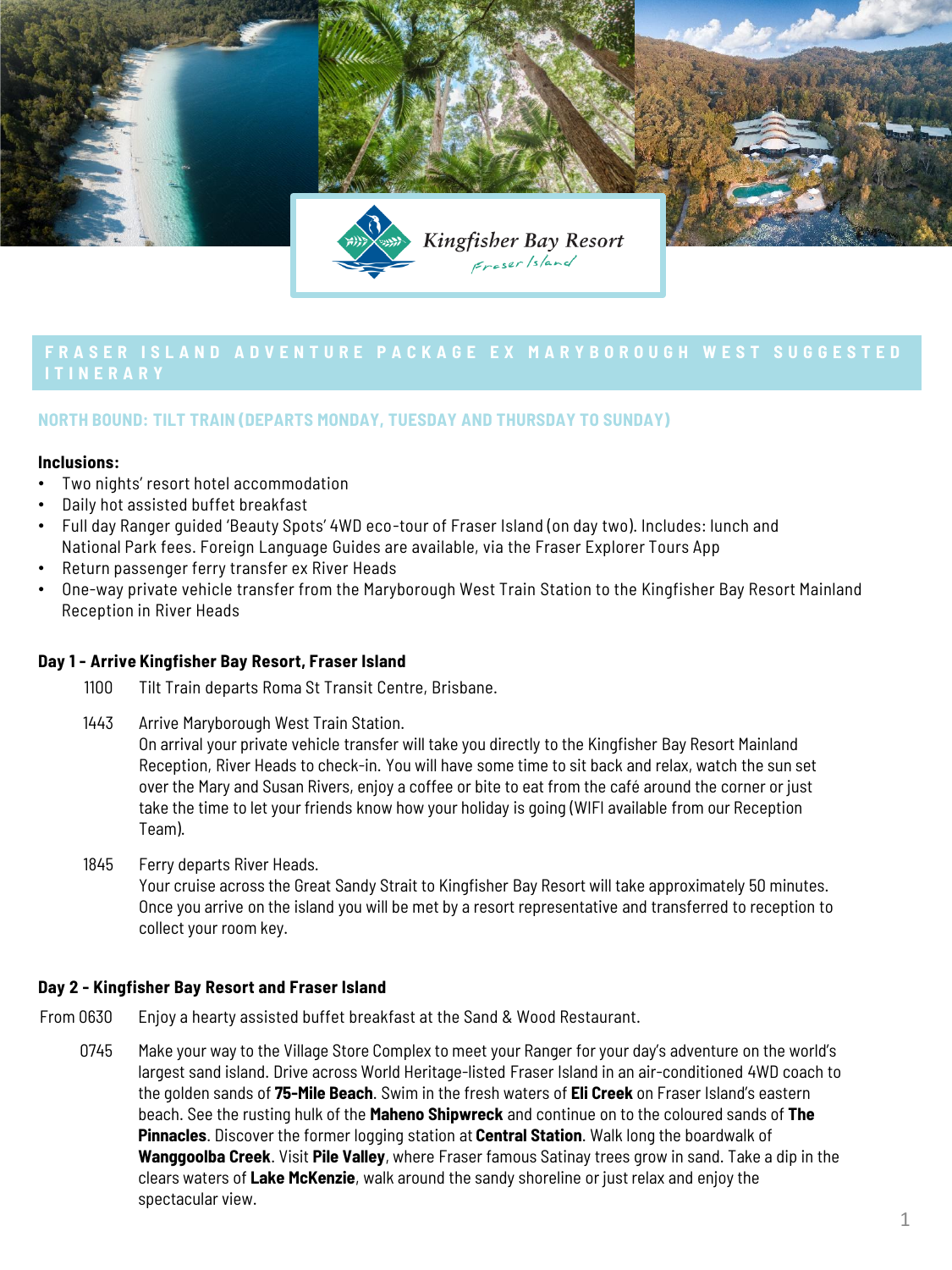

# **Day 2 - Kingfisher Bay Resort and Fraser Island**

1630 Arrive back to the resort. Enjoy the amazing sunset from the Sunset Bar with a nice refreshing drink and a cheese or prawn platter (must be pre-ordered) before deciding where you are having dinner tonight.

# **Day 3 - Kingfisher Bay Resort, Fraser Island – Brisbane or Whitsundays**

- From 0630 Sit down to a delicious assisted buffet breakfast at the Sand & Wood Restaurant.
	- 0750 Ferry departs Kingfisher Bay Resort to River Heads.
	- 0840 Once you've arrived and collected your luggage we will transfer you to meet the Queensland Rail shuttle service back to the Maryborough West Train Station. (Return private vehicle transfers can be booked for an additional charge, prices available on request).

# **\*\*\* End of Itinerary\*\*\***

# **Suggested itineraries effective 13 Oct 2014.**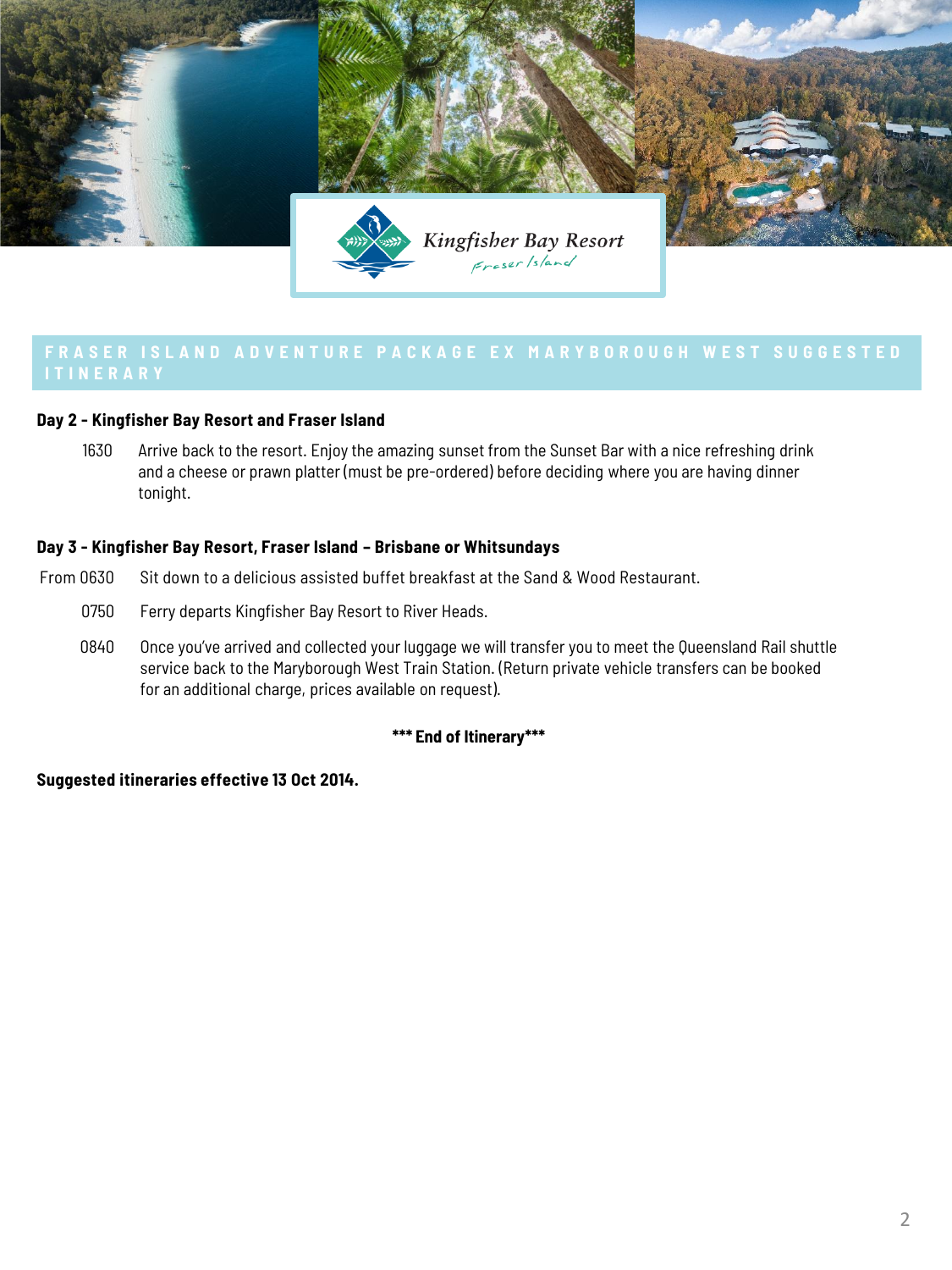

# **FRASER ISLAND ADVENTURE PACKAGE EX MARYBOROUGH WEST SUGGESTED**

# **SOUTH BOUND: SPIRIT OF QUEENSLAND (DEPARTS MONDAY, TUESDAY, THURSDAY, FRIDAY AND SATURDAY)**

### **Inclusions:**

- Two nights' resort hotel accommodation
- Daily hot assisted buffet breakfast
- Full day Ranger guided 'Beauty Spots' 4WD eco-tour of Fraser Island (on day two). Includes: lunch and National Park fees. Foreign Language Guides are available, via the Fraser Explorer Tours App
- Return passenger ferry transfer ex River Heads
- One-way private vehicle transfer from the Maryborough West Train Station to the Kingfisher Bay Resort Mainland Reception in River Heads

# **Day 1 - Maryborough West - Kingfisher Bay Resort, Fraser Island**

- 0501 Arrive at the Maryborough West Train Station. On arrival your private vehicle will transfer you directly to the Kingfisher Ferry, River Heads.
- 0645 Ferry departs River Heads.

Your cruise across the Great Sandy Strait to Kingfisher Bay Resort will take approximately 50 minutes. On arrival at the resort, you will be met by a resort representative and transferred to reception to complete your check-in (an early check-in can be requested subject to availability). The remainder of your day can be spent relaxing or enjoying some of the resort activities. You could take a walk along one of the many bush tracks or even be pampered at the Island Day Spa.

# **Day 2 - Kingfisher Bay Resort and Fraser Island**

- From 0630 Enjoy a hearty assisted buffet breakfast at the Sand & Wood Restaurant.
	- 0745 Make your way to the Village Store Complex to meet your Ranger for your day's adventure on the world's largest sand island. Drive across World Heritage-listed Fraser Island in an air-conditioned 4WD coach to the golden sands of **75-Mile Beach**. Swim in the fresh waters of **Eli Creek** on Fraser Island's eastern beach. See the rusting hulk of the **Maheno Shipwreck** and continue on to the coloured sands of **The Pinnacles**. Discover the former logging station at **Central Station**. Walk long the boardwalk of **Wanggoolba Creek**. Visit **Pile Valley**, where Fraser famous Satinay trees grow in sand. Take a dip in the clears waters of **Lake McKenzie**, walk around the sandy shoreline or just relax and enjoy the spectacular view.